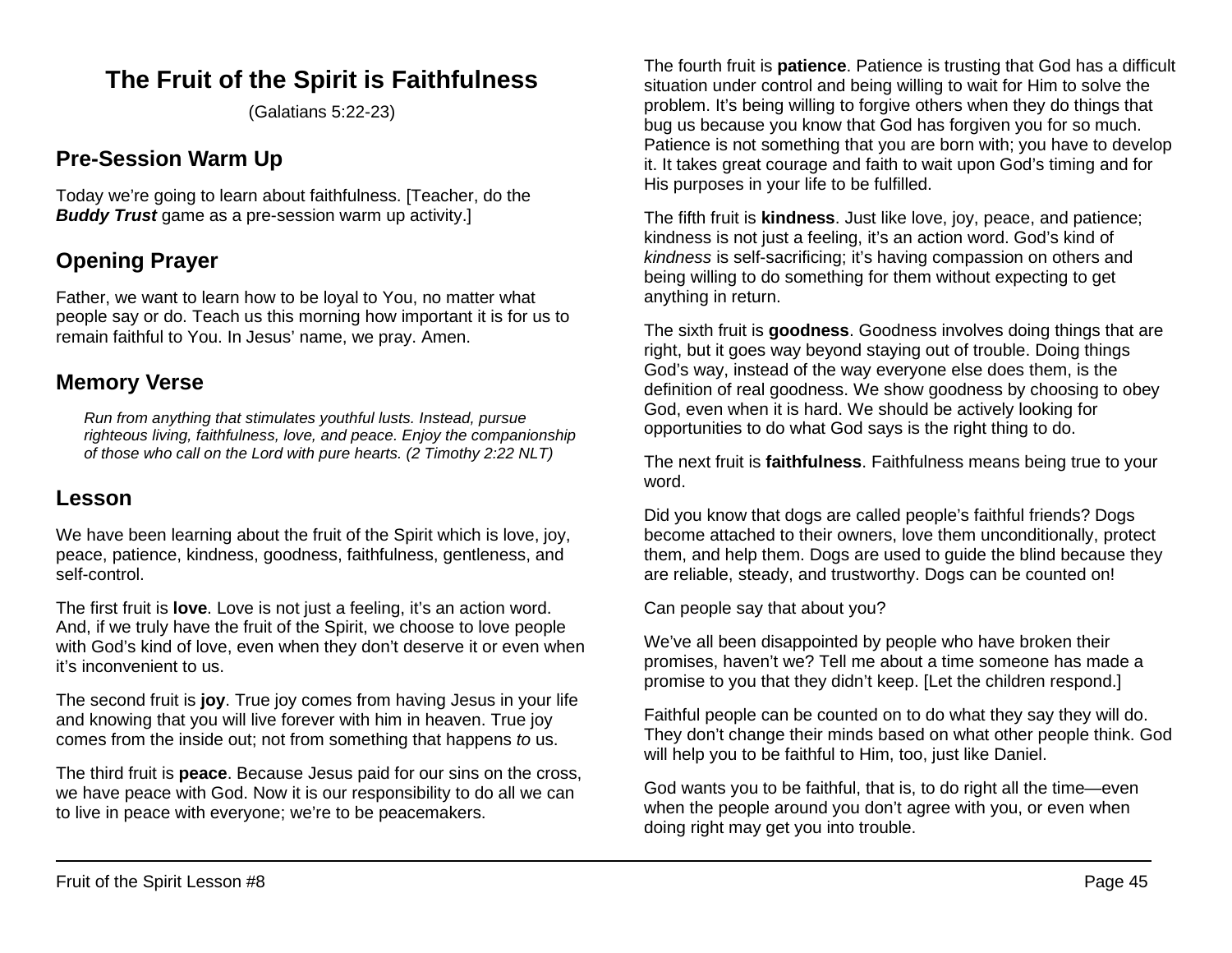Today we'll learn how Daniel determined in his heart to be faithful to God, no matter what happened.

Daniel was one of the most important leaders in the country of Babylon. Daniel had lived in Babylon ever since he was just a young man. During all those years he had served as an advisor to several kings. Now he was over 80 years old and serving King Darius.

Because Daniel was so wise and honest, King Darius made Daniel the governor of the whole kingdom. That decision made some of the other governors very jealous! They searched and searched to find something Daniel might have done wrong in his job as governor, so they could point it out to King Darius. But it was no use! Daniel never did anything wrong or dishonest in his work.

Since they couldn't think of any other way to stop Daniel, the jealous governors decided to use Daniel's faithfulness to God to get him into trouble!

Let's read the story together from the book of Daniel.

#### Daniel 6:3

*Daniel soon proved himself more capable than all the other administrators and high officers. Because of Daniel's great ability, the king made plans to place him over the entire empire.*

The king liked Daniel so much, that he planned to make him the leader of the whole kingdom. And, that made some of the other leaders very jealous of Daniel. Jealousy is sin; it puts murder in your heart. They tried hard to catch him doing something wrong so they could report that to the king and get him in trouble.

#### Daniel 6:4

*Then the other administrators and high officers began searching for some fault in the way Daniel was handling government affairs, but they couldn't find anything to criticize or condemn. He was faithful, always responsible, and completely trustworthy.*

It was no use! They couldn't find anything Daniel did that was wrong. Daniel faithfully prayed to God three times every day. He always asked God to show him what to do each day.

So the leaders decided to trap him. They knew there was only one way they could trap him into doing something wrong…

#### Daniel 6:5

*So they concluded, "Our only chance of finding grounds for accusing Daniel will be in connection with the rules of his religion."*

Some of these men went to see King Darius to make a proposal.

#### Daniel 6:6-9

*So the administrators and high officers went to the king and said, "Long live King Darius! (7) We are all in agreement—we administrators, officials, high officers, advisers, and governors—that the king should make a law that will be strictly enforced. Give orders that for the next thirty days any person who prays to anyone, divine or human—except to you, Your Majesty—will be thrown into the den of lions. (8) And now, Your Majesty, issue and sign this law so it cannot be changed, an official law of the Medes and Persians that cannot be revoked." (9) So King Darius signed the law.*

Since the officers had said that all the leaders liked this law, King Darius probably figured Daniel approved of it, too. And since this law seemed like a good way to honor himself, King Darius wrote it and signed it, just as the leaders suggested he should do.

In those days a king often thought himself to be like a god. He would have been pleased to think of others bowing down only to him. Pride kept Darius from seeing the true reason for the decree. It led him to accept worship that belonged to God, and it put his friend, Daniel, in a difficult situation. The penalty for disobedience was death by being thrown into the lions' den.

When Daniel heard about the law, did he quit praying? No! Daniel would never disappoint God. He chose to keep praying as he always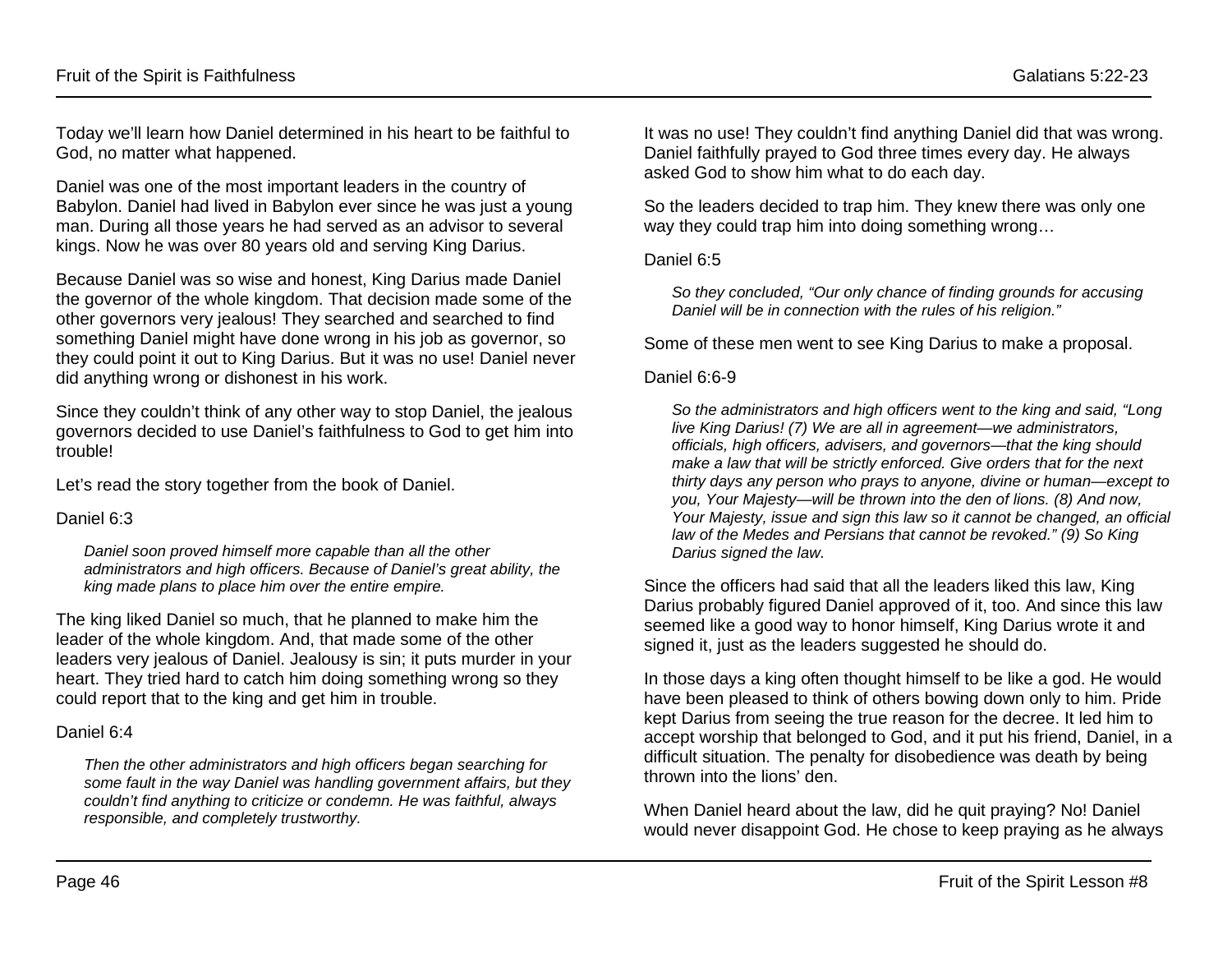had—even though it could mean death. He trusted that God would help him to remain faithful to Him.

God will help you to be faithful to Him, too. Being faithful means standing firm in your heart and mind to please God, no matter what anyone else is doing or saying. Don't let anyone lead you off the track. For example, in the lunchroom at school, God can help you to pray before you eat, even when others around you are not. God can help you to tell what you believe from the Bible, even though others may disagree. At home, God can help you get up on Sunday morning to go to church, even though no one else in your family may go with you. Sometimes when you are faithful to God, others may not understand or may even oppose you, but don't let others stop you from doing what is right. God will help you be faithful, just like He helped Daniel.

Now, some people in Daniel's place might have chosen to pray secretly, maybe in a closet where no one would see them. After all, God doesn't care where you are when you pray. And He can hear you when you pray silently because He knows every thought that you think. But, not Daniel! Lions or no lions, Daniel knew what he had to do. And, Daniel's enemies were ready and waiting outside Daniel's house. Would he open his shutters and pray, as he always did?

#### Daniel 6:10

*But when Daniel learned that the law had been signed, he went home and knelt down as usual in his upstairs room, with its windows open toward Jerusalem. He prayed three times a day, just as he had always done, giving thanks to his God.*

Daniel knew that disobeying the law meant he would be thrown into a lion's den. But, he walked up the stairs to his room, opened the window facing Jerusalem and prayed to God in the morning, at noon, and in the evening.

And, yes! Daniel's enemies saw him kneeling down, praying to God! So, they ran just as fast as they could—straight to King Darius.

#### Daniel 6:12

*So they went straight to the king and reminded him about this law. "Did you not sign a law that for the next thirty days any person who prays to anyone, divine or human—except to you, Your Majesty—will be thrown into the den of lions?"*

Everybody knew that once the king had made a law it could not be changed.

#### Daniel 6:13-14

*Then they told the king, "That man Daniel, one of the captives from Judah, is ignoring you and your law. He still prays to his God three times a day." (14) Hearing this, the king was deeply troubled, and he tried to think of a way to save Daniel. He spent the rest of the day looking for a way to get Daniel out of this predicament.*

The king agreed to the law because those who wanted him to make it appealed to his pride. Pride is a treacherous thing. Now, King Darius realized he had been tricked. He realized that the leaders had urged him to make this law so that Daniel would be killed! What a foolish law he had made! But not even he, the king, could change the law!

#### Daniel 6:15-16

*In the evening the men went together to the king and said, "Your Majesty, you know that according to the law of the Medes and the Persians, no law that the king signs can be changed." (16) So at last the king gave orders for Daniel to be arrested and thrown into the den of lions. The king said to him, "May your God, whom you serve so faithfully, rescue you."*

King Darius was very sad; he tried to find a way to change the law and rescue his friend, Daniel. But even the king had to obey his own law. With a heavy heart, he gave the order. And then he watched as Daniel was thrown into the den full of lions and a stone was brought and laid on the mouth of the den.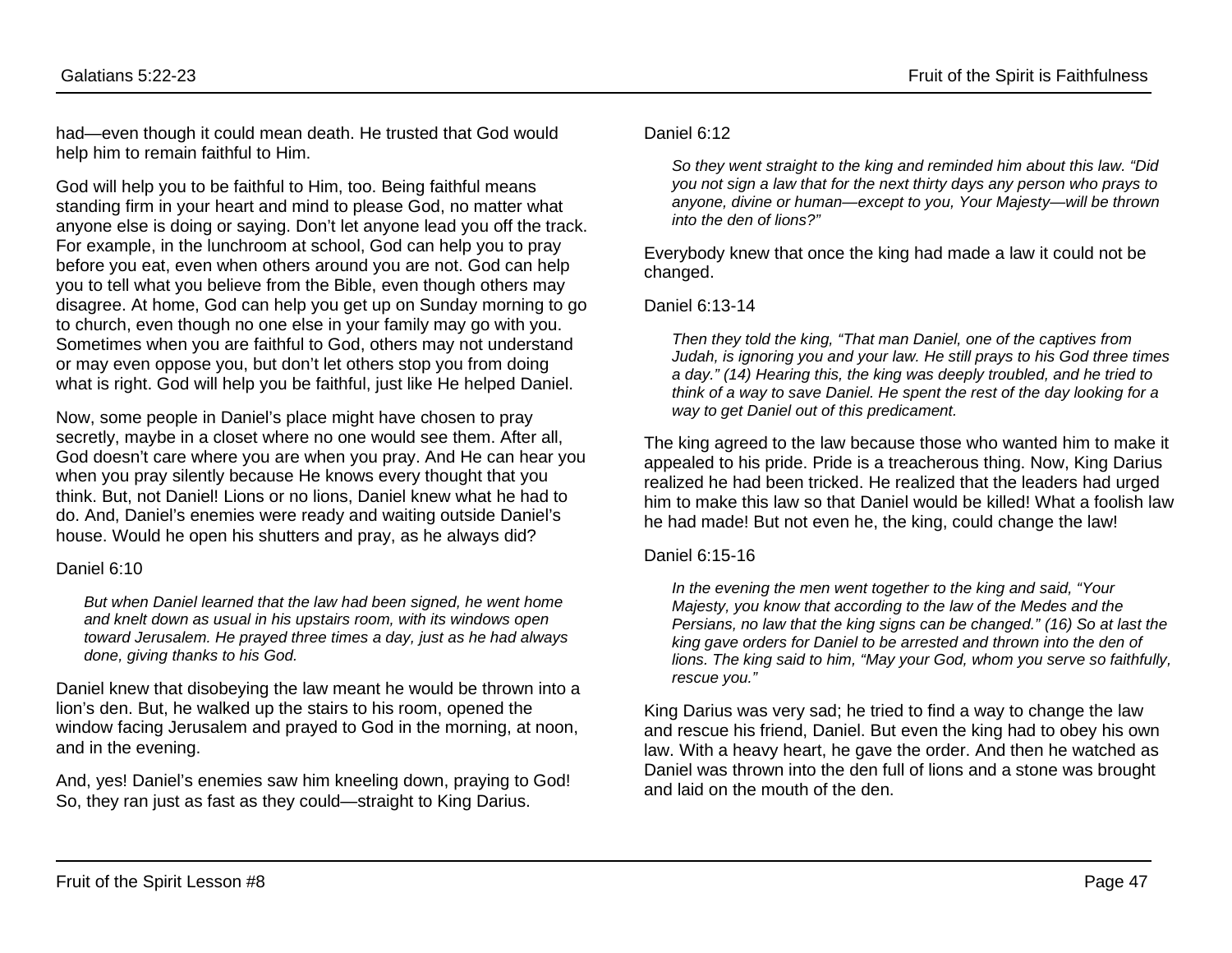Darius could not help Daniel, but God could. God had helped Daniel be faithful; now God would help him face the fearful things others were doing in anger.

If you know the Lord Jesus as your Savior, God will help you stand firm and remain faithful to Him, no matter what others are doing or saying.

As you pray at lunchtime, some may make fun of you, but others may notice and begin to think about God's goodness to them. When you share your belief in God with others, some may argue with you, but someone may listen to what you say and change the way they think about God. As you faithfully go to church each Sunday, some in your family might think you are silly for going, but one day someone in your family might choose to go with you and begin to learn about God, too. Even if no one ever responds kindly toward you, God will help you to stand firm and remain faithful to Him. Daniel remained faithful to God even in his desperate situation.

God honored Daniel's faithfulness, and protected him from the lions.

#### Daniel 6:19-20

*Very early the next morning, the king got up and hurried out to the lions' den. (20) When he got there, he called out in anguish, "Daniel, servant of the living God! Was your God, whom you serve so faithfully, able to rescue you from the lions?"*

Very early the next morning he hurried to the lion's den and called out for Daniel.

#### Daniel 6:21-22

*Daniel answered, "Long live the king! (22) My God sent his angel to shut the lions' mouths so that they would not hurt me, for I have been found innocent in his sight. And I have not wronged you, Your Majesty."*

The king was beside himself with joy. God had protected Daniel!

#### Daniel 6:23

*The king was overjoyed and ordered that Daniel be lifted from the den. Not a scratch was found on him, for he had trusted in his God.* 

Once Daniel was safely out of the den, the king remembered the leaders who had tricked him into writing the law and commanded that those who had plotted to kill Daniel be thrown into the lions' den.

#### Daniel 6:24

*Then the king gave orders to arrest the men who had maliciously accused Daniel. He had them thrown into the lions' den, along with their wives and children. The lions leaped on them and tore them apart before they even hit the floor of the den...*

Then the king made a decree to all the people in the kingdom to respect and worship Daniel's God.

Daniel's life of faithfulness to God should be an example for us to follow. Let me encourage you to become someone who people can count on, someone who is trustworthy and who always does what you say you will do.

We need to make it a habit to stand firm and remain faithful to God. no matter what others are doing or saying. When faithfulness to God is a habit, it is easier to do what is right when trouble comes. We form habits when we practice doing something again and again until we can do it without even thinking about it.

We've been learning that the fruit of the Spirit (love, joy, peace, patience, and so forth) are not things that we are born with. We have to develop them. God wants us to practice these things so that they become habits to us.

God will help us to stand firm and remain faithful to Him, no matter what others are doing or saying.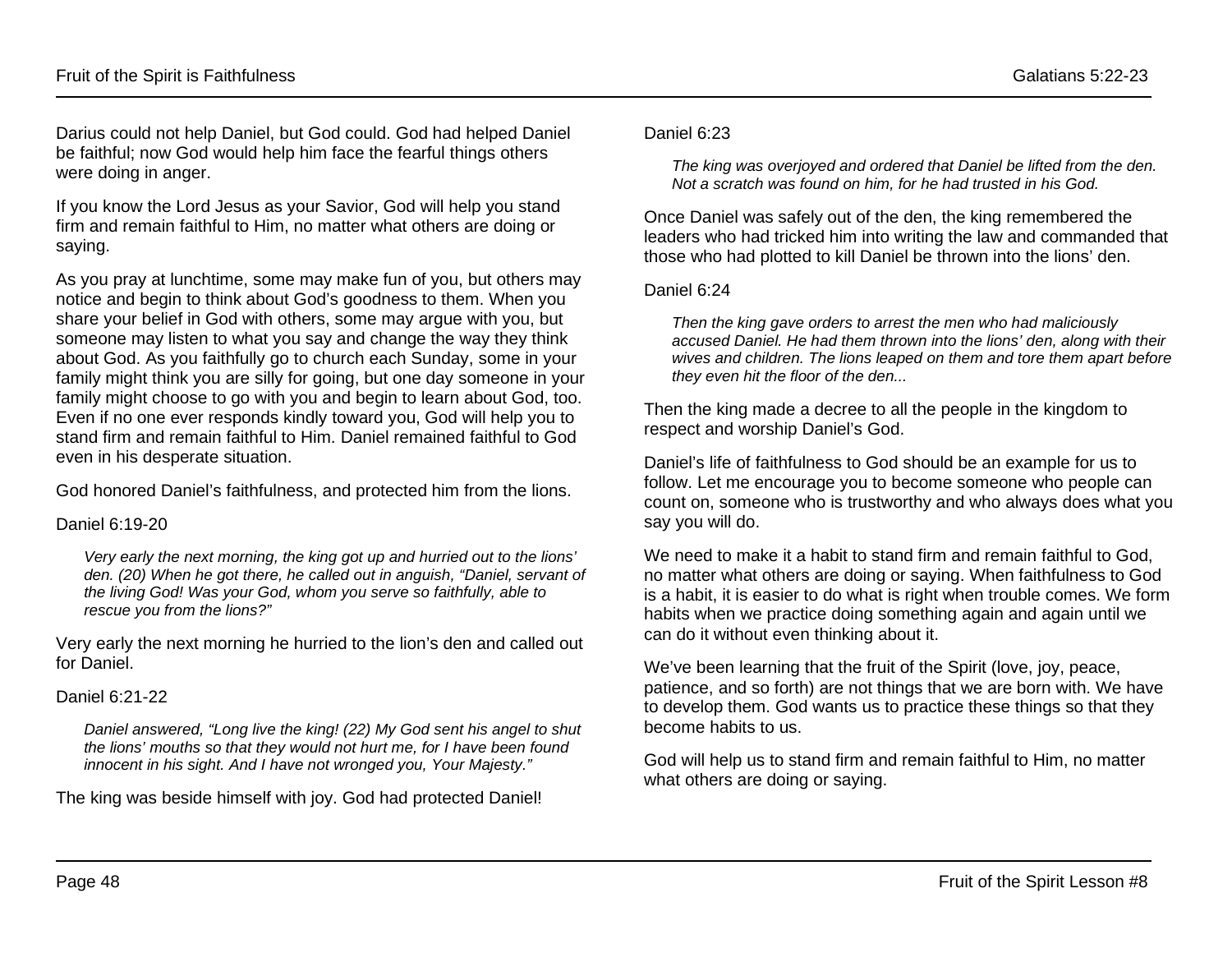# **Closing Prayer**

Father, we praise You that we can read the Bible and see examples of faithfulness in people who are just like us. Faithful people can be counted on. We ask You to help us become more faithful in our actions. We want others to see our acts of faithfulness so that they will want to know You. In Jesus' name, Amen.

# **Learning Activities**

#### **Craft Corner**

**Snack**

Peaches.

#### **Game Center**

#### *Buddy Trust*

[Teacher, before class set up an obstacle course with chairs and tables, etc. This game teaches kids to trust one another. They will see that to be counted on, a person must be trustworthy. Have kids choose a partner and decide who is going to be the blindfolded "buddy".]

When we decide to be someone who people can count on, we need to be trustworthy and do what we say we'll do. Today, you're going to lead your buddy through an obstacle course without letting that person hit any objects in the course. Buddies, you are going to trust your partners who have given you their word that they will do as they say. You can't touch each other; Buddies must obey their partner's word.

[Have the first pair line up at the beginning of the course. When the first pair is about halfway through the course, send the second pair through, and so on until all the pairs have negotiated the course. Then have partners switch roles and again go through the course. When everyone has played both roles in the game, gather the children around you and ask:]

- What was the hardest part about being blindfolded? Why?
- How did it feel to lead your buddy through the course?
- Was it better to be led blindfolded or to lead your blindfolded buddy? Why?
- Why is it sometimes so hard for us to trust?
- How does it make you feel when you are trusted?

Being faithful is another quality of the fruit of the Spirit. Our game provided an opportunity to see what faithfulness looks like. A faithful person is someone who can be trusted. Faithful people will do what they say they'll do. You can count on them to be people of their word.

#### *A Walk of Faith*

Using pieces of construction paper lay out a human-sized game board on the floor making a path of the squares from "Start" to "Finish." Let the children take turns advancing through the course with the following game cards:

| Your friend at church helps you | You go to a birthday party, and |
|---------------------------------|---------------------------------|
| learn a Bible verse.            | you ignore your friend.         |
| Move ahead 2 spaces.            | Move back 2 spaces.             |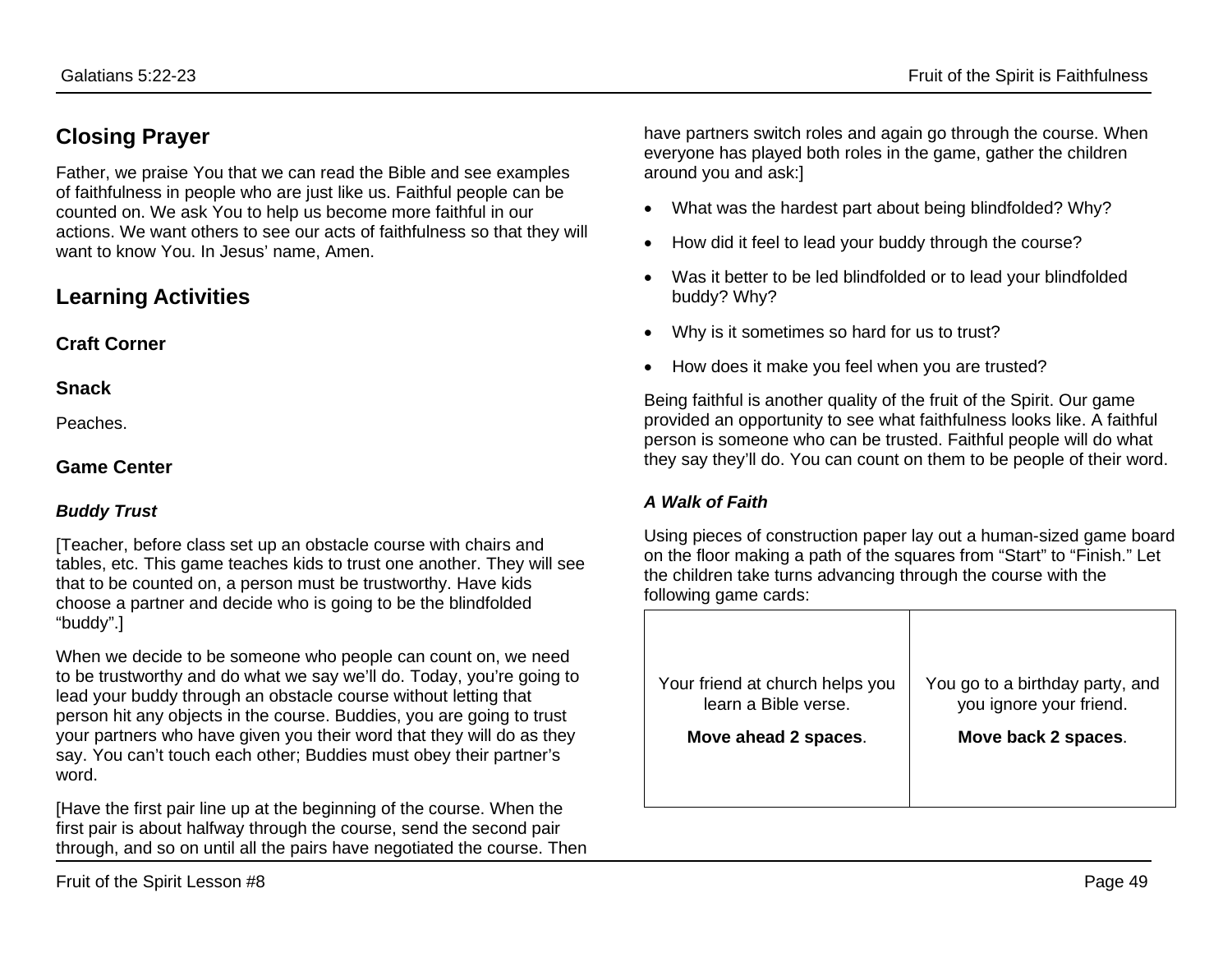| Your friend takes time to help<br>you study for a spelling test.<br>Move ahead 2 spaces.                  | You promised to return a book<br>to the library, but you didn't.<br>Move back 4 spaces.                                 | You promise your mom that<br>A bully at school makes fun of<br>you'll do your homework, and<br>your friend, and you walk away.<br>instead you watch TV.<br>Move back 3 spaces.<br>Move back 2 spaces.                                               |
|-----------------------------------------------------------------------------------------------------------|-------------------------------------------------------------------------------------------------------------------------|-----------------------------------------------------------------------------------------------------------------------------------------------------------------------------------------------------------------------------------------------------|
| You told your friends you'd bring<br>the football for the game, but<br>you didn't.<br>Move back 3 spaces. | Your friend tells you about Jesus<br>Move ahead 5 spaces.                                                               | You read your Bible every night.<br>You ask the new kid at school to<br>come to church with you.<br>Move ahead 5 spaces.<br>Move ahead 6 spaces.                                                                                                    |
| Your friend ignores you at<br>recess and then apologizes.<br>Stay on your square.                         | You collect money for a fund-<br>raiser, but you pocket some of it.<br>Trade places with the person<br>who is the last. | You give your Sunday school<br>You see a friend doing<br>teacher chocolates for his or her<br>something dangerous, and you<br>birthday-you've just won the<br>tell an adult.<br>game (Just kidding!)<br>Move ahead 4 spaces.<br>Move ahead 1 space. |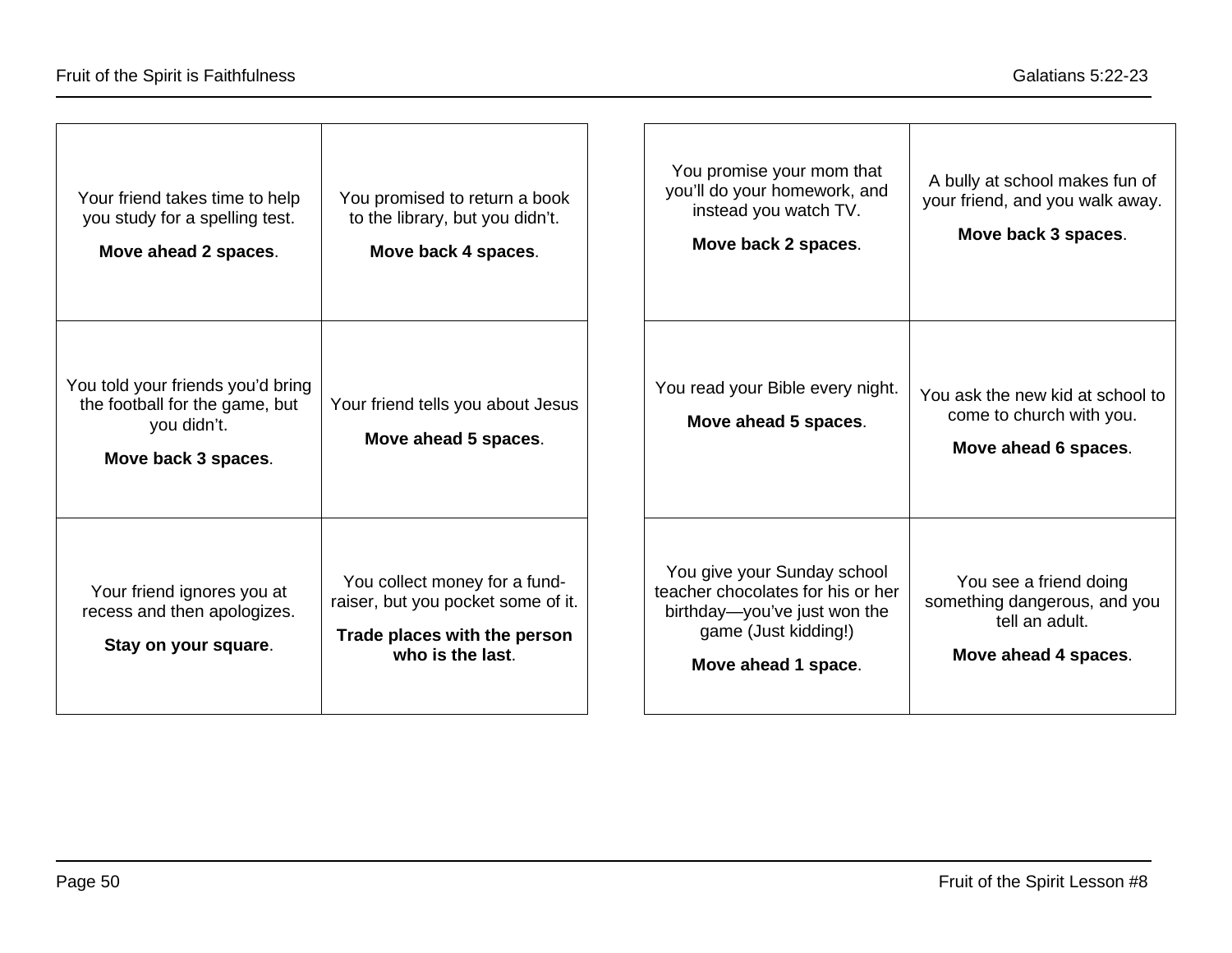| You join the others at school in<br>making fun of a new kid so you<br>won't be embarrassed around<br>your friends. |
|--------------------------------------------------------------------------------------------------------------------|
| Move back 4 spaces.                                                                                                |
|                                                                                                                    |